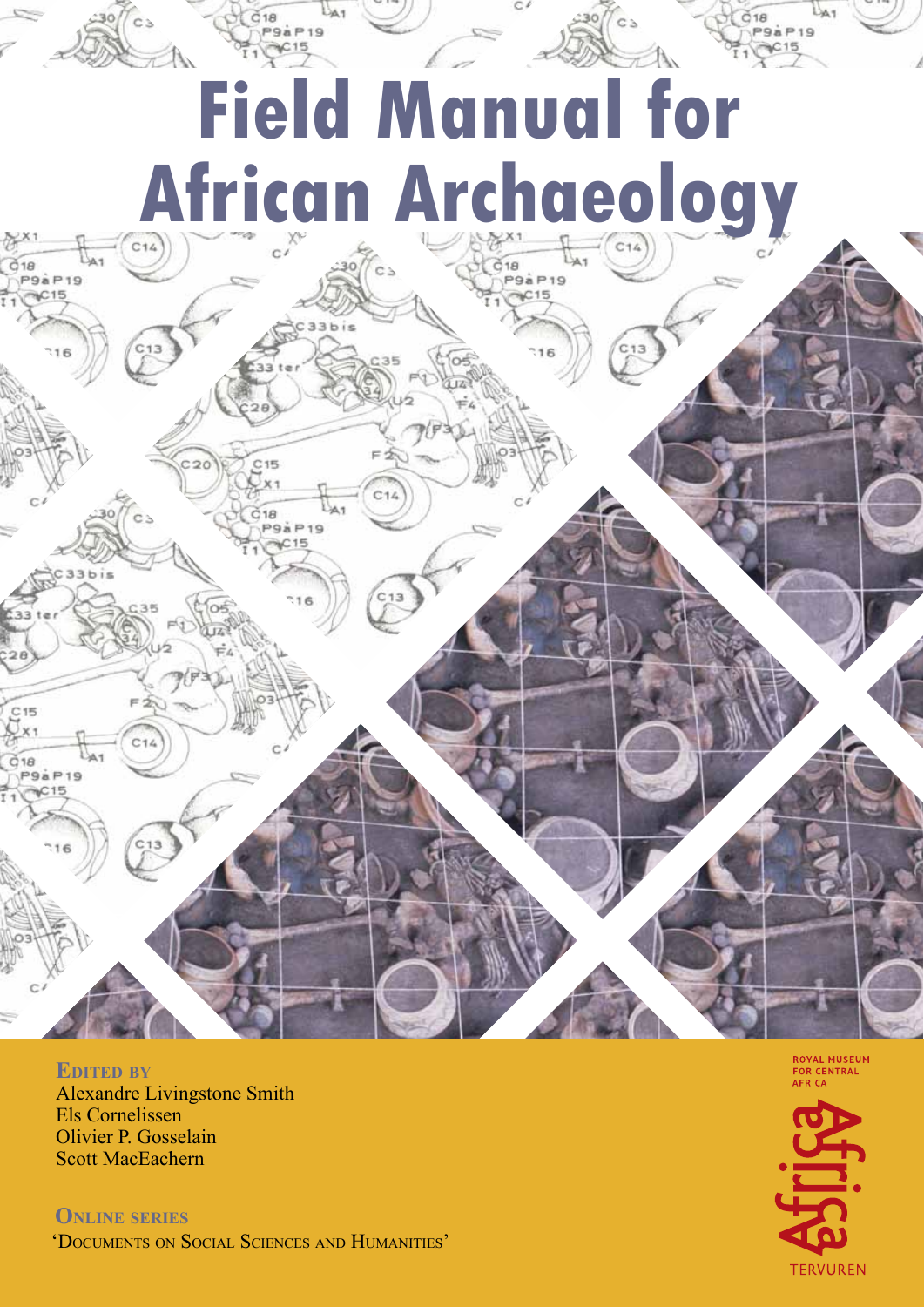### **COLOPHON**

This work belongs to the 'Documents on Social Sciences and Humanities'. It is only online available on the Royal Museum for Central Africa website: [www.africamuseum.be](http://www.africamuseum.be)

This project has been supported by the Belgian Development Cooperation (DGD).



Cover: tomb in the Upemba depression with grid, 3.10.51. Photo © P. de Maret. Sanga 1974, from de Maret, P. 1974. *Fouilles archéologiques dans la vallée du Haut-Lualaba, Zaïre,* vol. I: *Sanga et Katongo*. Tervuren: RMCA ('Annales de Sciences humaines in 8°'), fig. 28, p. 128.

Editorial coordination: Isabelle Gérard (RMAC). Cover layout: Bram de Rudder (RMCA). General layout: Mieke Dumortier (RMCA). Translations & revisions : Emily Divinagracia (RMCA), Lee Gilette, Tadzio Koelb, Scott MacEachern

ISBN 978-9-4922-4427-7 Legal Deposit D/2017/0254/06 © Royal Museum for Central Africa, Tervuren 2017 <www.africamuseum.be>



This work is licensed under a Creative Commons Attribution 3.0 License ([http://creativecommons.org/licenses/by/](http://creativecommons.org/licenses/by)3.0/). Please address all requests or queries regarding this publication to the RMCA Publications service,

Leuvensesteenweg 13, 3080 Tervuren, Belgium. <publications@africamuseum.be>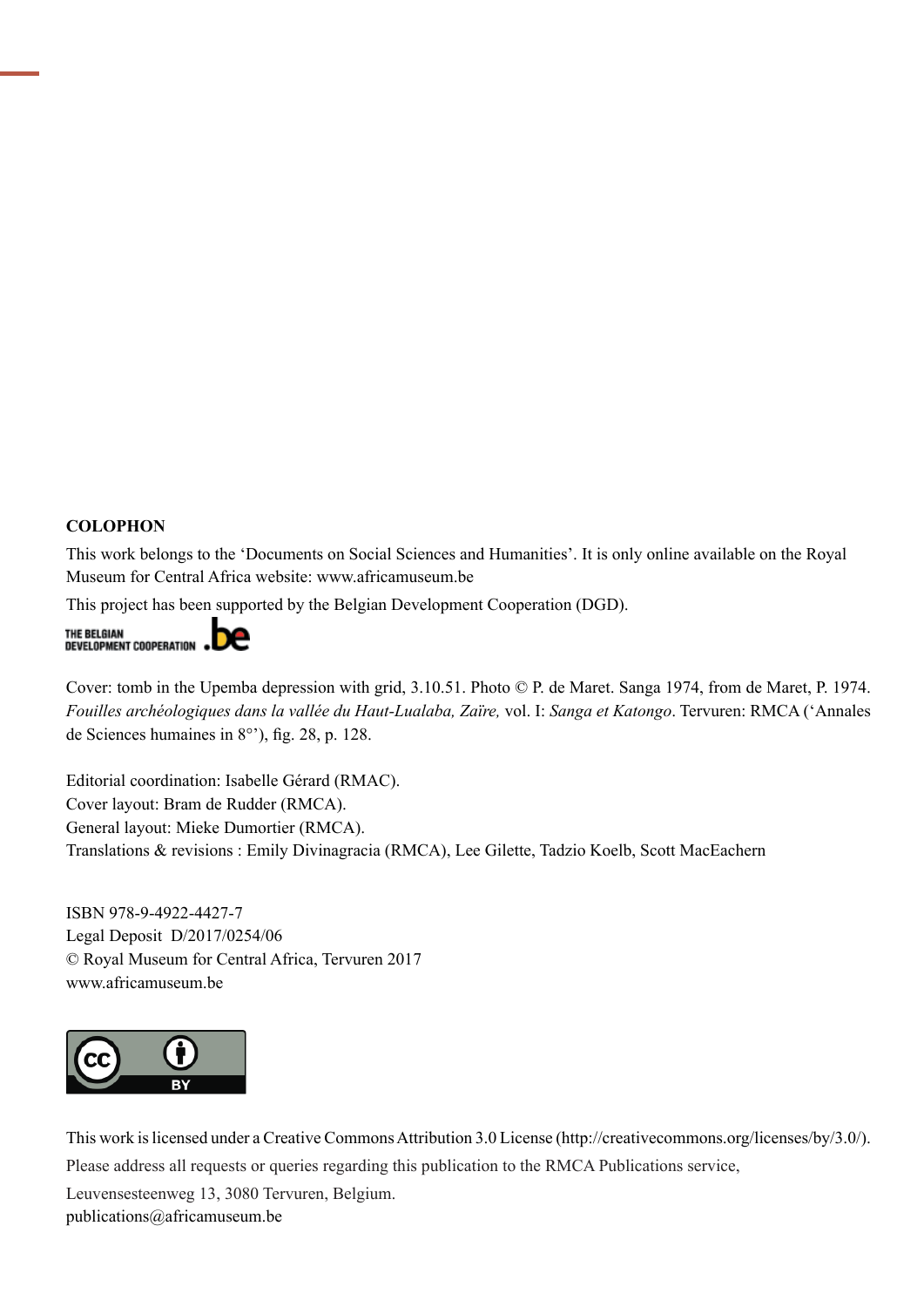## **Contents**

| <b>FOREWORD</b>                                                                                          | 6       |
|----------------------------------------------------------------------------------------------------------|---------|
| <b>INTRODUCTION.</b> Thinking and writing on the past in Africa                                          | 7       |
| Introduction. A. Livingstone Smith & S. MacEachern                                                       | $\,8\,$ |
| Recovering the African past: looking back from the present. J. Sutton                                    | 10      |
| Archaeology in Africa: who or what sets the agenda? S. K. McIntosh                                       | 15      |
| Academic research in West Africa: the case of Senegal. M. Sall                                           | 18      |
| African perspectives on academic research: the case of Cameroon. C. Mbida Mindzie                        | 24      |
| <b>CHAPTER 1.</b> How do archaeologists plan projects in Africa?                                         | 27      |
| Introduction. A. Livingstone Smith                                                                       | 28      |
| Organising an international archeological research project in Africa. A. Haour and D. N'Dah              | 30      |
| Cultural heritage management in Africa. P. Mitchell                                                      | 34      |
| Case study: heritage management in Central Africa. N. Arazi                                              | 37      |
| Rescue and preventive archeology: roads, thermal power stations and quarries. R. Oslisly                 | 42      |
| Managing cultural heritage in Africa: a study of IFAN in Senegal. I. Thiaw                               | 45      |
| Relations with local communities. N. David                                                               | 49      |
| <b>CHAPTER 2.</b> Finding and describing archaeological sites                                            | 53      |
| Introduction. A. Livingstone Smith                                                                       | 54      |
| Archeological exploration in an urban African context: Bangui. A. J.-P. Ndanga                           | 56      |
| Case study: rainforest. M. K. H. Eggert                                                                  | 60      |
| Field survey in the Sahel: an informal guide. K. MacDonald                                               | 65      |
| Ancient polities: archaeological survey in a metropolis. A.Ogundiran & B. Agbaje-Williams                | 69      |
| Surveying towns. J. Fleisher                                                                             | 76      |
| Archaeological field survey and the recording and cataloguing of archaeological materials. P. J. Lane 79 |         |
| Large scale reconnaissance and excavation strategy on the Loango Coast. J. Denbow                        | 86      |
| Case study: participating as a student in an impact assessment. P. Nlend                                 | 91      |
| Surveying funerary sites. I. Ribot                                                                       | 94      |
| Finding rock art. B. Smith                                                                               | 97      |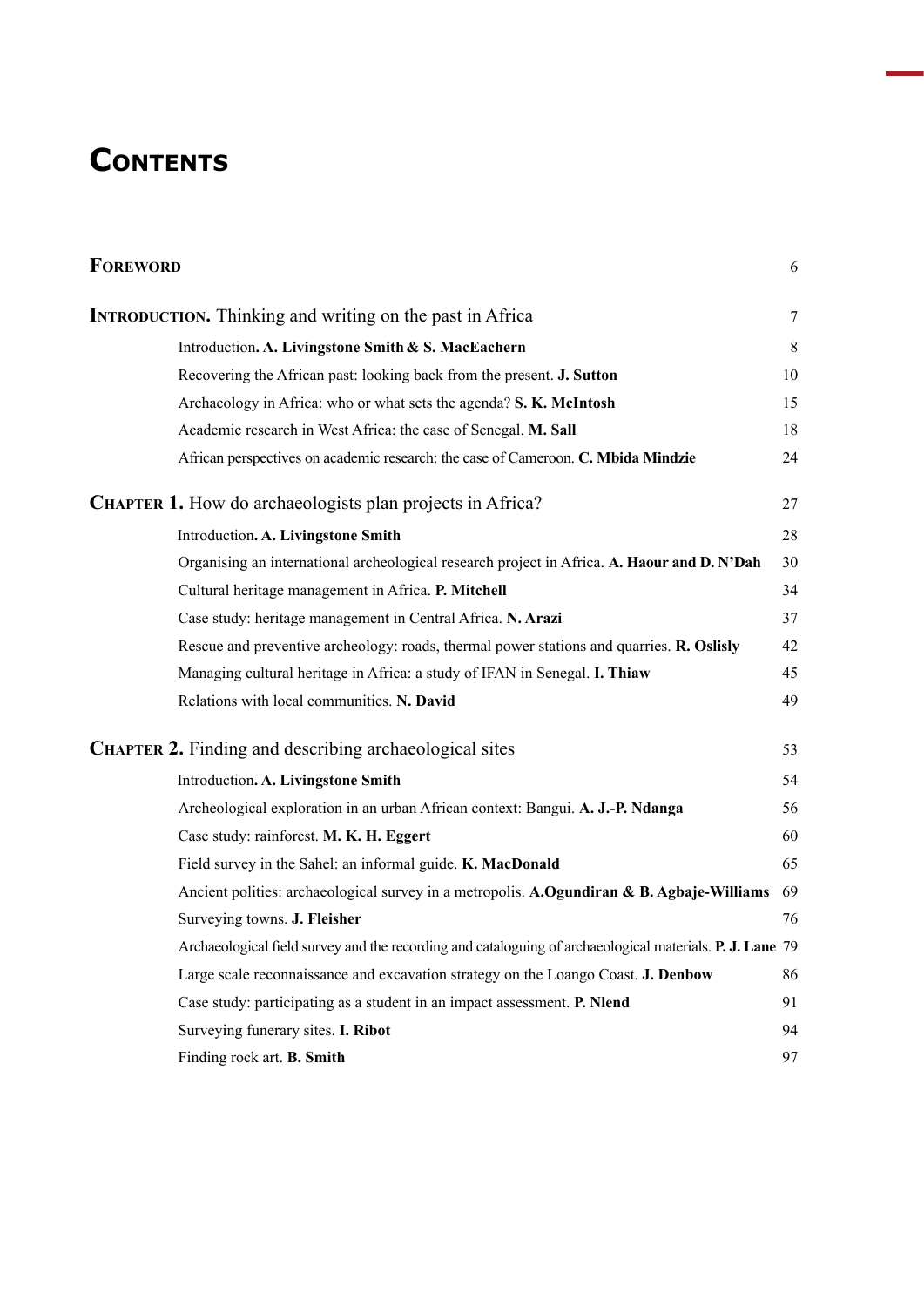| <b>CHAPTER 3.</b> How to protect archaeological sites                                   | 101 |
|-----------------------------------------------------------------------------------------|-----|
| Introduction. A. Livingstone Smith                                                      | 102 |
| The excavacation of Stone Age sites. R. Vogelsang                                       | 104 |
| Village sites. H.-P. Wotzka                                                             | 109 |
| The pit: archaeological excavation and analysis. A. Assoko Ndong                        | 116 |
| Excavating in urban contexts. J. Fleisher                                               | 121 |
| Megalithism. L. Laporte                                                                 | 125 |
| Metallurgic sites. C. Robion-Brunner & V. Serneels                                      | 129 |
| Excavating funerary sites. I. Ribot                                                     | 134 |
| Recording rock art. B. Smith                                                            | 138 |
| Documenting and studying a rock-art site: the Lovo massif. G. Heimlich                  | 142 |
| Rock art management and conservation. B. Smith                                          | 146 |
| <b>CHAPTER 4. Analysis of materials</b>                                                 | 149 |
| Introduction. A. Livingstone Smith                                                      | 150 |
| From the field to the lab. D. Bosquet                                                   | 152 |
| Cataloguing finds. S. Ozainne                                                           | 157 |
| Making sense of lithics. N. Taylor                                                      | 163 |
| A case study: analyzing lithics from Shum Laka, NW province, Cameroon. E. Cornelissen   | 168 |
| Pottery analysis. A. Livingstone Smith & C. de Francquen                                | 173 |
| Defining pottery styles. T. Huffman                                                     | 180 |
| Iron objects. D. Killick                                                                | 187 |
| Copper. L. Garenne-Marot                                                                | 190 |
| Case study: copper ingots in Central Africa. N. Nikis                                   | 197 |
| <b>CHAPTER 5.</b> Ecofacts and related studies                                          | 203 |
| Introduction. E. Cornelissen                                                            | 204 |
| Archaeobotanical remains. A. Höhn                                                       | 206 |
| Archaeozoology in Sub-Saharan Africa. W. Van Neer                                       | 210 |
| Case study: domesticated or wild? V. Linseele                                           | 214 |
| Soil cover in Central Africa. D. Schwartz                                               | 218 |
| Case study in a Sudano-sahelian fluvial setting. M. Rasse                               | 223 |
| Human remains. I. Crevecœur                                                             | 228 |
| Radiocarbon dating. P. de Maret                                                         | 232 |
| By means of example: Interpreting C14 dates. E. Cornelissen, P. de Maret & D. K. Wright | 236 |
| Other radiometric methods of dating. D. K. Wright                                       | 237 |
| Relative dating methods. D. K. Wright                                                   | 243 |

$$
\overline{a}
$$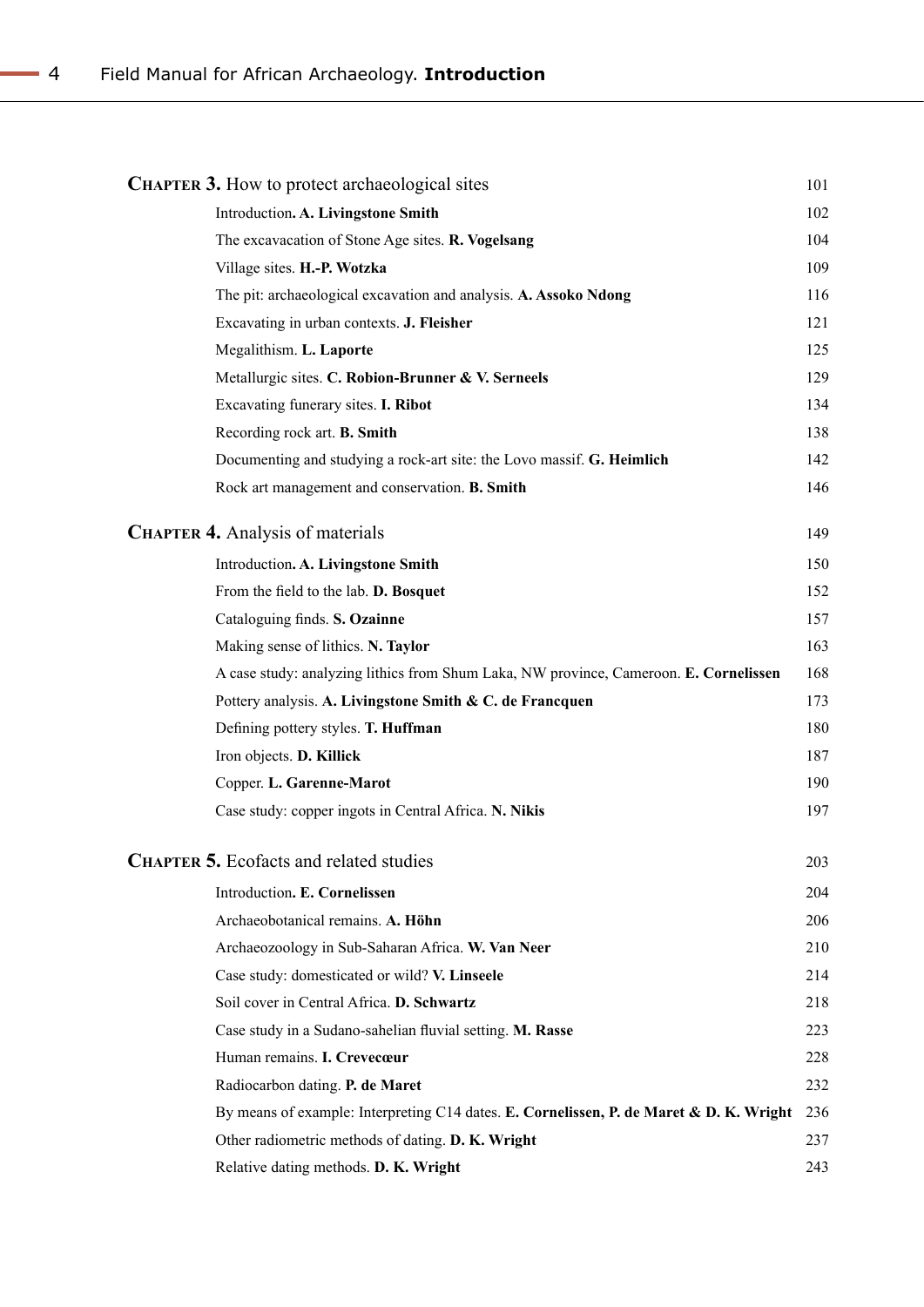|  | <b>CHAPTER 6.</b> From present to past                               | 247 |
|--|----------------------------------------------------------------------|-----|
|  | Introduction. O. P. Gosselain                                        | 248 |
|  | The direct historical approach. A. B. Stahl                          | 250 |
|  | Oral tradition. D. Schoenbrun                                        | 253 |
|  | Historical Linguistics. K. Bostoen                                   | 257 |
|  | The 'words and things' method. <b>B. Ricquier</b>                    | 261 |
|  | Artworks. J. Polet                                                   | 264 |
|  | Ethnoarchaeology. D. Lyons                                           | 270 |
|  | Pottery and oral history in the Faro. A. Mezop Temgoua-Noumissing    | 275 |
|  | Architecture. V. Brunfaut & J.-F. Pinet                              | 280 |
|  | Ceramic technology between past and present. A. Mayor                | 286 |
|  | Comparative technology. O. P. Gosselain                              | 292 |
|  | Genetics and African archaeology. S. MacEachern                      | 296 |
|  | CHAPTER 7. Publishing archaeological research results                | 301 |
|  | Introduction. I. Gérard                                              | 302 |
|  | Preparing a manuscript and the process of peer-review. P. Robertshaw | 304 |
|  | Wheree to publish? Elena A.A. Garcea                                 | 307 |
|  | On-line publication and Open Access. J.-P. Devroey                   | 311 |
|  | <b>CHAPTER 8. Afterword</b>                                          | 315 |
|  | The future of the past on the African continent. P. de Maret         | 316 |